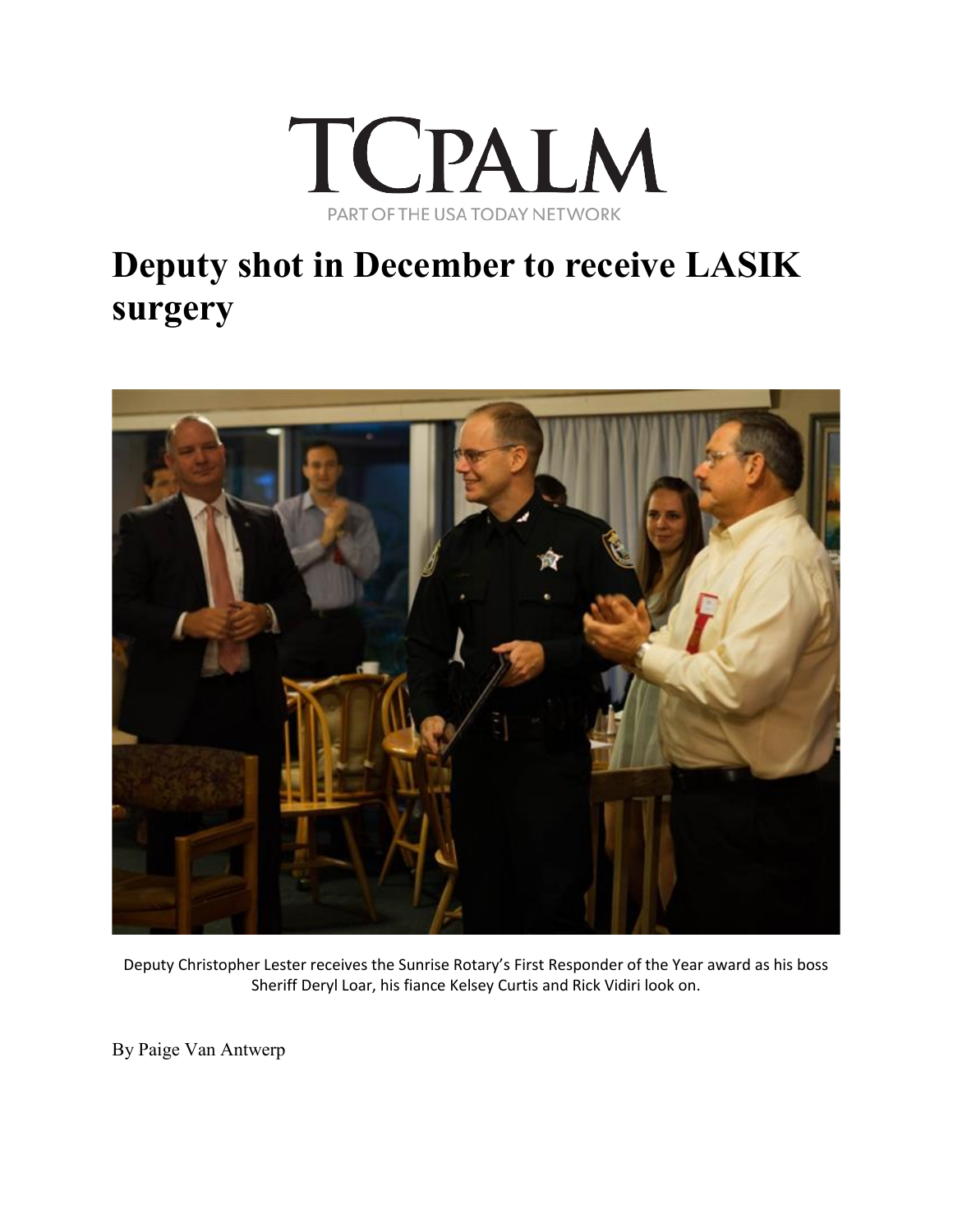Sheriffs Deputy Christopher Lester grew up in Vero Beach, so he knows the streets of Indian River County like the back of his hand. But the problem is, that's about as far as he can see clearly without his glasses.

An issue that most people find merely irksome nearly became deadly for Lester during a routine traffic stop early in the morning of Dec. 18. When he pulled over Andrew Coffee for having no tag on his scooter, dash cam video shows that Coffee slugged the officer before engaging him in an exchange of gunfire.

Lester was shot in the leg, but was still able to fire accurately enough to injure Coffee twice.

"When I saw the video, it made me angry – the first thing that guy did was knock off (Lester's) glasses," said ophthalmologist David O'Brien of New Vision Eye Center in Vero. "And I immediately thought,'This is fixable.'"

Shortly after the incident, O'Brien invited Lester to his office for an exam and explained the benefits of LASIK surgery.

But Lester, 25, knew he couldn't afford it. The deputy, who has been on the force less than a year, has a new home and a new truck to pay off.

And only two weeks before he was shot, he'd asked his girlfriend Kelsey Curtis – whom he'd known since elementary school – to marry him.

O'Brien never intended for the young couple to take on that financial burden.

At last week's meeting of the Sunrise Rotary, Lester found out the doctor would be performing the procedure at no cost.

"This is what makes my job fun," O'Brien said.

And it isn't the first time he's stepped up to help those who risk their lives to protect others. O'Brien has donated surgeries to first responders before, as well as military personnel.

"It's a passion of mine," he says. "These people put themselves in harm's way every day and if they can't see, that just increases the danger."

Lester has had his glasses knocked off before, in the line of duty. But Coffey's aggression – and his gun – made December's altercation far more life-threatening.

"He fired six rounds at the deputy," said Sheriff Deryl Loar at the Rotary ceremony, where Lester was also awarded the club's First Responder of the Year award.

The sheriff applauds O'Brien's generosity – stressing he's behind "anything we can do to make things less dangerous" for his officers.